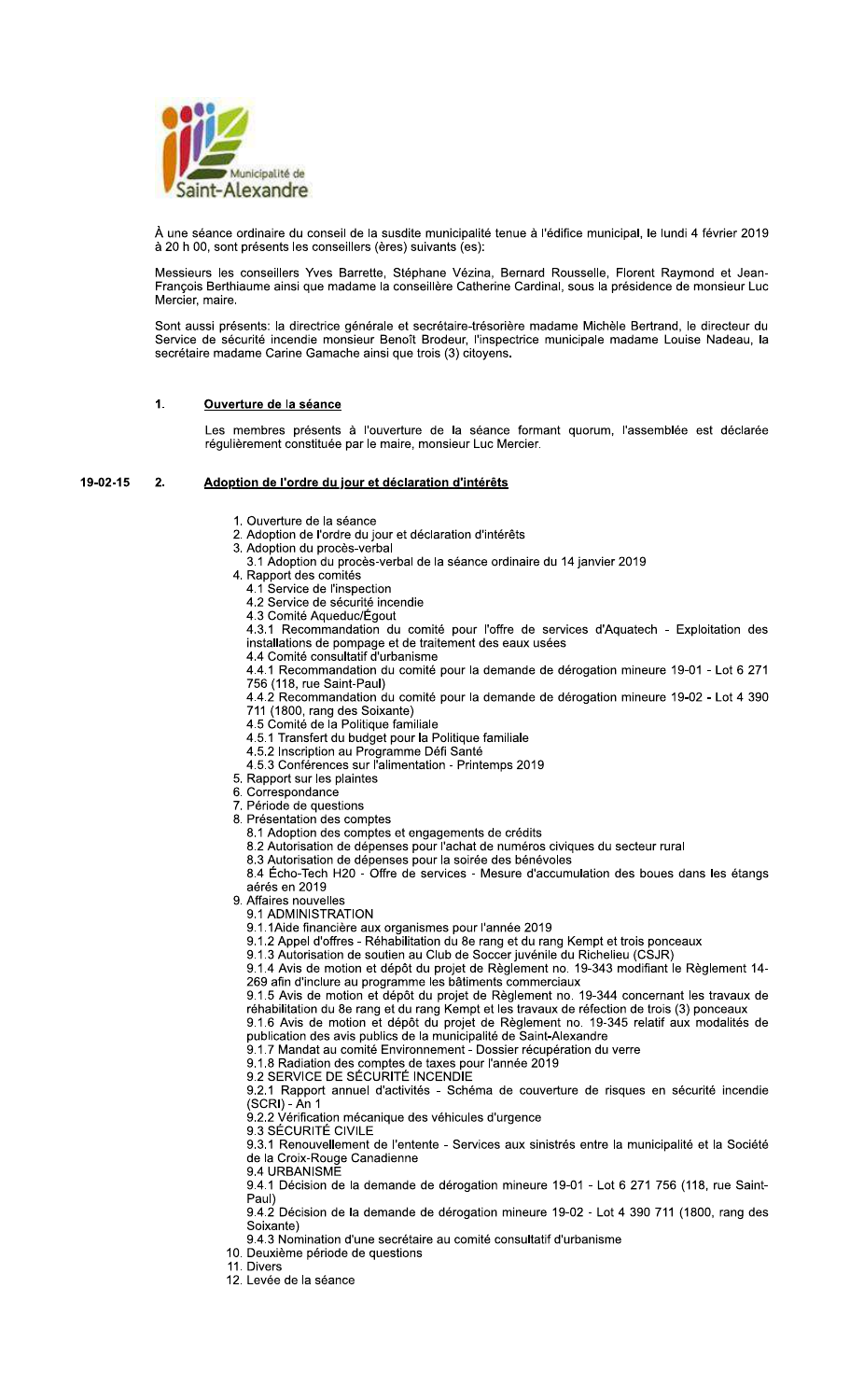EN CONSÉQUENCE, il est proposé par monsieur Bernard Rousselle, appuyé par monsieur Jean-François Berthiaume et unanimement résolu d'adopter l'ordre du jour tel que présenté tout en gardant le point Divers ouvert

#### $3.$ **Adoption du procès-verbal**

19-02-16

# Adoption du procès-verbal de la séance ordinaire du 14 janvier 2019

CONSIDÉRANT QUE le procès-verbal a été transmis aux membres du Conseil dans les délais prescrits pour qu'ils en fassent lecture;

CONSIDÉRANT QUE les membres du Conseil ont individuellement pris connaissance du procèsverbal de la séance ordinaire du 14 janvier 2019;

**CONSIDÉRANT QUE** ceux-ci renoncent à la lecture du procès-verbal;

EN CONSÉQUENCE, il est proposé par monsieur Florent Raymond, appuyé par monsieur Stéphane Vézina et unanimement résolu d'adopter le procès-verbal de la séance ordinaire du 14 janvier 2019 tel que rédigé.

#### $\overline{\mathbf{4}}$ . Rapport des comités

## **Service de l'inspection**

Madame Louise Nadeau, inspectrice donne rapport des permis du mois de janvier 2019 totalisant deux (2) permis d'une valeur approximative des constructions de 153 000 \$.

Elle nous fait part également des dépenses à prévoir pour l'habillement des employés des travaux publics.

## Service de sécurité incendie

Monsieur Benoît Brodeur présente son rapport du mois de janvier 2019 représentant les sorties suivantes

- 4 appels premiers répondants
- 1 appel incendie

#### 19-02-17 Autorisation de dépenses pour l'achat de l'application SURVI-Mobile

Il est proposé par madame Catherine Cardinal, appuyée par monsieur Jean-François Berthiaume et unanimement résolu d'accepter l'offre de services no. 100-309 du Centre d'appel CAUCA pour l'achat de SURVI-Mobile, une application bidirectionnelle permettant d'alerter et de connaître la réponse de chaque intervenant en temps réel, au montant maximum de 2 299,50 \$ plus taxes.

# **Comité Aqueduc/Égout**

### 19-02-18 Recommandation du comité pour l'offre de services d'Aquatech - Exploitation des installations de pompage et de traitement des eaux usées

CONSIDÉRANT la recommandation du comité Aqueduc/Égout;

EN CONSÉQUENCE, il est proposé par monsieur Yves Barrette, appuyé par monsieur Florent Raymond et unanimement résolu d'accepter l'option 2 (gestion et opération) et l'option 3 (astreinte de garde) de l'offre de services d'Aquatech no. 20180740 daté du 14 novembre 2018 pour l'exploitation des installations de pompage et de traitement des eaux usées au montant forfaitaire pouvant varier entre 16 000 \$ et 18 000 \$ selon le nombre de visites hebdomadaires.

## Comité consultatif d'urbanisme

### 19-02-19 Recommandation du comité pour la demande de dérogation mineure 19-01 - Lot 6 271 756 (118, rue Saint-Paul)

CONSIDÉRANT la demande de dérogation mineure présentée par Les Habitations Jeandami inc pour la propriété du 118, rue Saint-Paul (partie Ouest);

**CONSIDERANT QUE** la demande concerne l'implantation d'une résidence en deçà des normes minimales prescrites au règlement de zonage;

CONSIDÉRANT QUE le terrain est un terrain situé dans la zone 109 au plan de zonage dans laquelle la marge avant minimale prescrite est de neuf (9) mètres;

CONSIDÉRANT QUE les espaces de cour arrière et latérale seraient très restreintes pour l'implantation de constructions accessoires:

CONSIDÉRANT QUE la marge avant proposée est de 6,2 mètres, soit 2,8 mètres en deçà de la norme réglementaire:

CONSIDÉRANT QUE la grande majorité des bâtiments principaux du voisinage sont implantés à des distances moindre de six (6) mètres de leurs lignes de propriété avant;

**CONSIDÉRANT** la recommandation du comité consultatif d'urbanisme;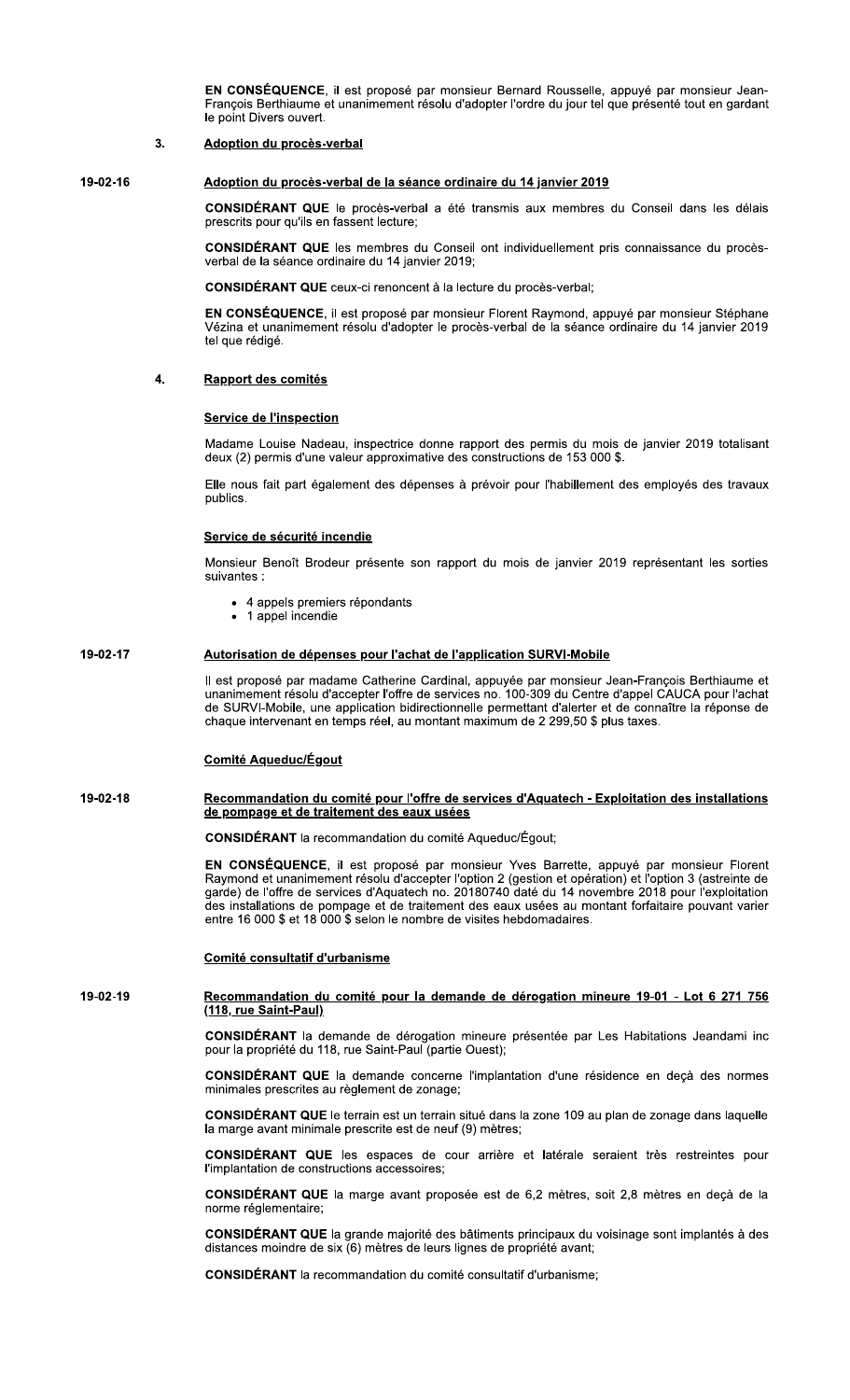EN CONSÉQUENCE, il est proposé par monsieur Jean-François Berthiaume, appuyé par monsieur Florent Raymond et unanimement résolu d'accepter la recommandation du comité consultatif d'urbanisme et d'accorder la demande de dérogation mineure no. 19-01 pour l'implantation d'une résidence sur le lot projeté no. 6 271 756, avec une marge avant de 6,2 mètres, le tout tel<br>qu'apparaissant sur le plan d'implantation préparé par monsieur Yves Madore, arpenteur, portant les minutes 57424, daté du 17 décembre 2018.

## 19-02-20 Recommandation du comité pour la demande de dérogation mineure 19-02 - Lot 4 390 711 (1800, rang des Soixante)

CONSIDÉRANT QU'une demande de dérogation mineure est présentée par monsieur Martin Robichaud et madame Nancy Bolduc pour la propriété du 1800, rang des Soixante (lot 4 390 711);

CONSIDÉRANT QUE la demande concerne un agrandissement du garage isolé au-dessus des normes maximales prescrites au règlement de zonage, soit une superficie supérieure à celle de la résidence:

CONSIDÉRANT QUE le terrain est un terrain situé dans la zone 503 au plan de zonage qui se situe en zone agricole;

CONSIDÉRANT QUE la superficie maximale autorisée pour un garage isolé, en fonction de la superficie du terrain, est établie à 150 mètres carrés;

CONSIDÉRANT QUE le projet d'agrandissement du garage porte sa superficie à 98,03 mètres carrés, soit 6.05 mètres carrés supérieures à celle de la résidence qui est de 91.98 mètres carrés:

CONSIDÉRANT QUE la demande ne porte pas préjudice aux terrains voisins;

**CONSIDÉRANT** la recommandation du comité consultatif d'urbanisme;

EN CONSÉQUENCE, il est proposé par monsieur Florent Raymond, appuyé par madame Catherine Cardinal et unanimement résolu d'accepter la recommandation du comité consultatif d'urbanisme et d'accorder la demande de dérogation mineure no. 19-02 pour un agrandissement de 34 mètres carrés (12 pieds par 30,5 pieds) du garage isolé existant et ce, en excédant de 6,05 mètres carrés la superficie de la résidence sur le lot no. 4 390 711.

#### 19-02-21 Nomination des membres citoyens du comité consultatif d'urbanisme

Il est proposé par monsieur Jean-François Berthiaume, appuyé par monsieur Florent Raymond et unanimement résolu de renouveler le mandat de deux membres citoyens soient messieurs Éric Fortin et Patrick Morin pour un terme d'un an et le mandat de deux membres citoyens soient messieurs Yvan Desjardins et Maxime Bourgeois pour un terme de deux ans au sein du comité consultatif d'urbanisme

## Comité de la Politique familiale

#### 19-02-22 Transfert du budget pour la Politique familiale

Il est proposé par monsieur Yves Barrette, appuyé par monsieur Bernard Rousselle et unanimement résolu de modifier le budget 2019 afin d'ajouter 3 000 \$ au budget de la politique familiale provenant du surplus accumulé tel que :

0262200345 Politique familiale 3 000 \$ 0341000001 Appropriation de surplus  $-3,000$  \$

#### 19-02-23 Conférences sur l'alimentation - Printemps 2019

CONSIDÉRANT QUE la politique familiale de la municipalité de Saint-Alexandre prévoit le développement d'un volet santé à l'intention de ces citoyennes et citoyens;

**CONSIDÉRANT** l'introduction et l'évaluation de la formule « conférences thématiques » comme activités organisées par le Comité de la politique familiale;

CONSIDÉRANT l'importance d'une saine alimentation et de la prévention d'allergies alimentaires pour toutes les catégories d'âge, spécialement pour les jeunes enfants et les nouveau-nés;

CONSIDÉRANT le dépôt du nouveau guide alimentaire canadien;

**CONSIDÉRANT** la recommandation du comité de la Politique familiale:

EN CONSÉQUENCE, il est proposé par monsieur Jean-François Berthiaume, appuyé par monsieur Stéphane Vézina et unanimement résolu :

QUE les membres du Comité de la politique familiale mettent sur pieds deux (2) à quatre (4) conférences sur les thèmes de l'alimentation et de la prévention des allergies alimentaires;

QUE la coordonnatrice des Loisirs, Culture et communications soit autorisée à travailler sur ce dossier:

QUE ces conférences s'échelonnent dans le calendrier du printemps 2019;

QUE ces conférences soient financées en totalité ou en partie (autofinancement) par le budget du comité.

#### 5. **Rapport sur les plaintes**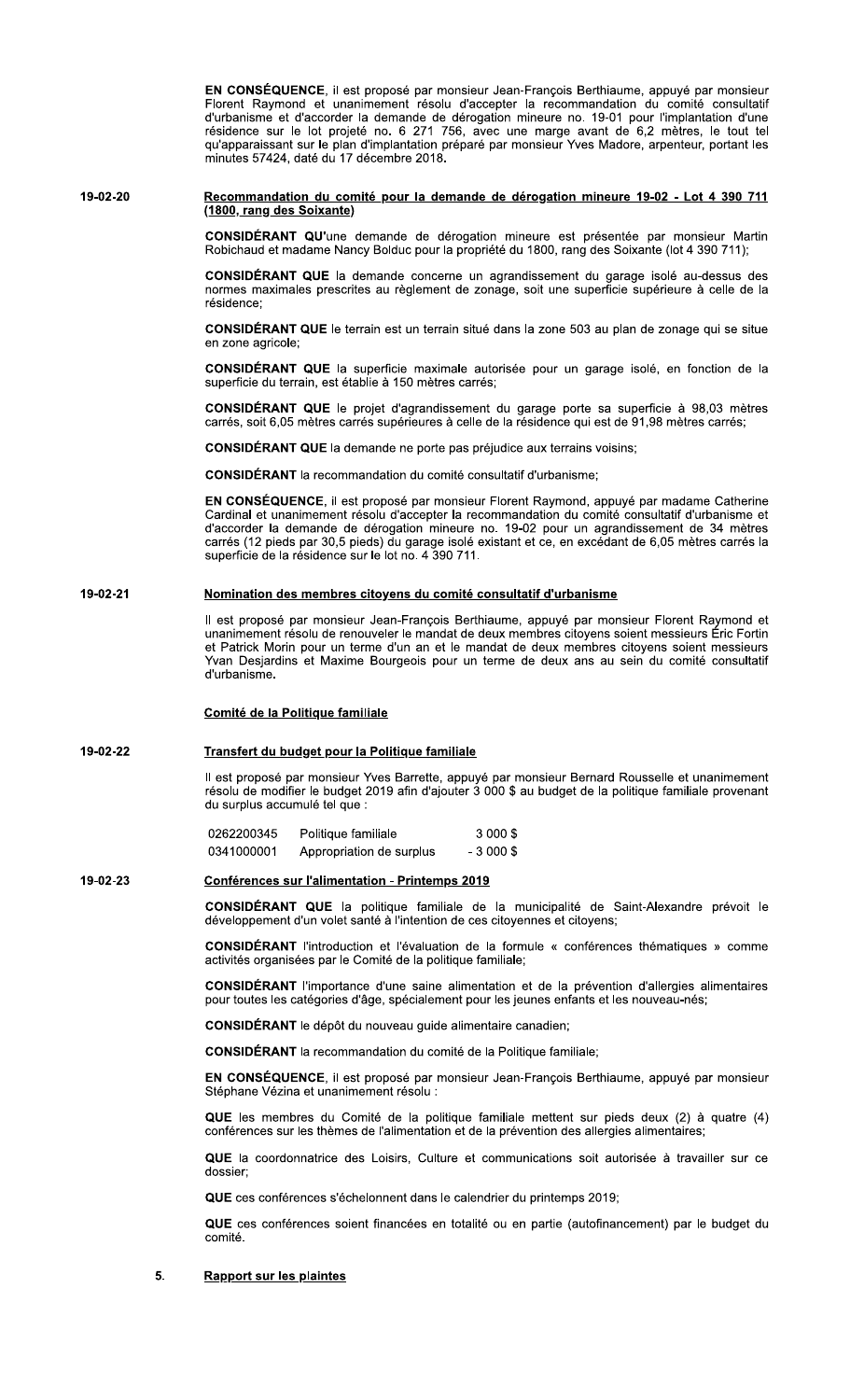Le rapport des plaintes du mois de janvier 2019, totalisant une (1) plainte, est déposé devant le Conseil.

#### 6. **Correspondance**

Dépôt de la liste de correspondance du mois de janvier 2019.

#### $\overline{7}$ . Période de questions

Questions adressées à monsieur le maire :

**Monsieur Bernard Mathieu:** 

• Est-ce que le plafond pour les crédits de taxes agricoles a été atteint? Est-ce que les pourcentages de remboursement sont les mêmes pour tous les agriculteurs?

#### 8. **Présentation des comptes**

#### 19-02-24 Adoption des comptes et engagements de crédits

Il est proposé par madame Catherine Cardinal, appuyée par monsieur Bernard Rousselle et unanimement résolu d'autoriser les dépenses et d'accepter le paiement des comptes effectués au cours du mois, le tout représentant les déboursés suivants :

| Chèques fournisseurs      | 79977 à 80031                    |      | pour 59 203,21 \$ |
|---------------------------|----------------------------------|------|-------------------|
| Prélèvements automatiques | 3246 à 3265                      | pour | 29 263,05 \$      |
| Chèques salaires          | 7306 à 7308<br>500 281 à 500 333 |      | pour 42 546,99 \$ |
| Assurance La Capitale     |                                  | pour | 4 629,79 \$       |
| MRC du Haut-Richelieu     |                                  | pour | 18 380,10 \$      |
| Visa Desjardins           |                                  | pour | 1 093,61 \$       |

#### 19-02-25 Autorisation de dépenses pour l'achat des numéros civiques du secteur rural

Il est proposé par monsieur Yves Barrette, appuyé par monsieur Stéphane Vézina et unanimement résolu d'autoriser l'achat de 380 affiches avec numéros civiques et le logo municipal en couleur pour le secteur rural de la firme Signel au montant de 12 243,69 \$ taxes incluses.

#### 19-02-26 Autorisation de dépenses pour la soirée des bénévoles

Il est proposé par madame Catherine Cardinal, appuyée par monsieur Bernard Rousselle et unanimement résolu d'autoriser les dépenses pour la soirée des bénévoles au montant de 5 500 \$ tel que le budget 2019 et d'en autoriser le paiement.

## 19-02-27 <u> Écho-Tech H20 - Offre de services - Mesure d'accumulation des boues dans les étangs aérés</u> en 2019

Il est proposé par monsieur Yves Barrette, appuyé par monsieur Stéphane Vézina et unanimement résolu d'accepter l'offre de services d'Écho-Tech H<sub>2</sub>0 afin d'effectuer les mesures d'accumulation des boues aux étangs aérés au montant de 1 041,25 \$ avant taxes.

#### 9. **Affaires nouvelles**

## **ADMINISTRATION**

#### 19-02-28 Aide financière aux organismes pour l'année 2019

Il est proposé par monsieur Stéphane Vézina, appuyé par monsieur Jean-François Berthiaume et unanimement résolu d'accorder les subventions aux organismes suivants : Fabrique de Saint-<br>Alexandre : 10 000 \$, Club de l'Âge d'or : 5 000 \$, Centre d'entraide régionale d'Henryville : 3 000 \$, St-Alex en feux : 8 000 \$, Centre de la Petite Enfance Le Champ des rêves : 1 000 \$ et l'École Saint-Alexandre: 5 000 \$.

#### 19-02-29 Appel d'offres - Réhabilitation du 8e rang et du rang Kempt et trois ponceaux

Il est proposé par monsieur Bernard Rousselle, appuyé par monsieur Yves Barrette et unanimement résolu

QUE la directrice générale et secrétaire-trésorière, madame Michèle Bertrand, procède au lancement de l'appel d'offres public pour les travaux de réhabilitation de la chaussée du 8<sup>e</sup> rang et du rang Kempt et les travaux de réfection des ponceaux, projet 2018-27-54 selon le devis F1730133-001 et<br>les plans préparés par monsieur Joël Gauthier, ingénieur de FNC-INNOV, portant les numéros F1730133-001 C001/C002/C003, datés du 14 février 2019, tel qu'il appert à l'estimation des coûts préliminaires F1730133 daté du 2 août 2018 incluant les frais, les taxes et les imprévus;

DE nommer madame Michèle Bertrand, directrice générale et secrétaire-trésorière, personne responsable en octroi de contrat selon la politique de gestion contractuelle de la municipalité.

#### 19-02-30 Autorisation de soutien au Club de soccer juvénile du Richelieu (CSJR)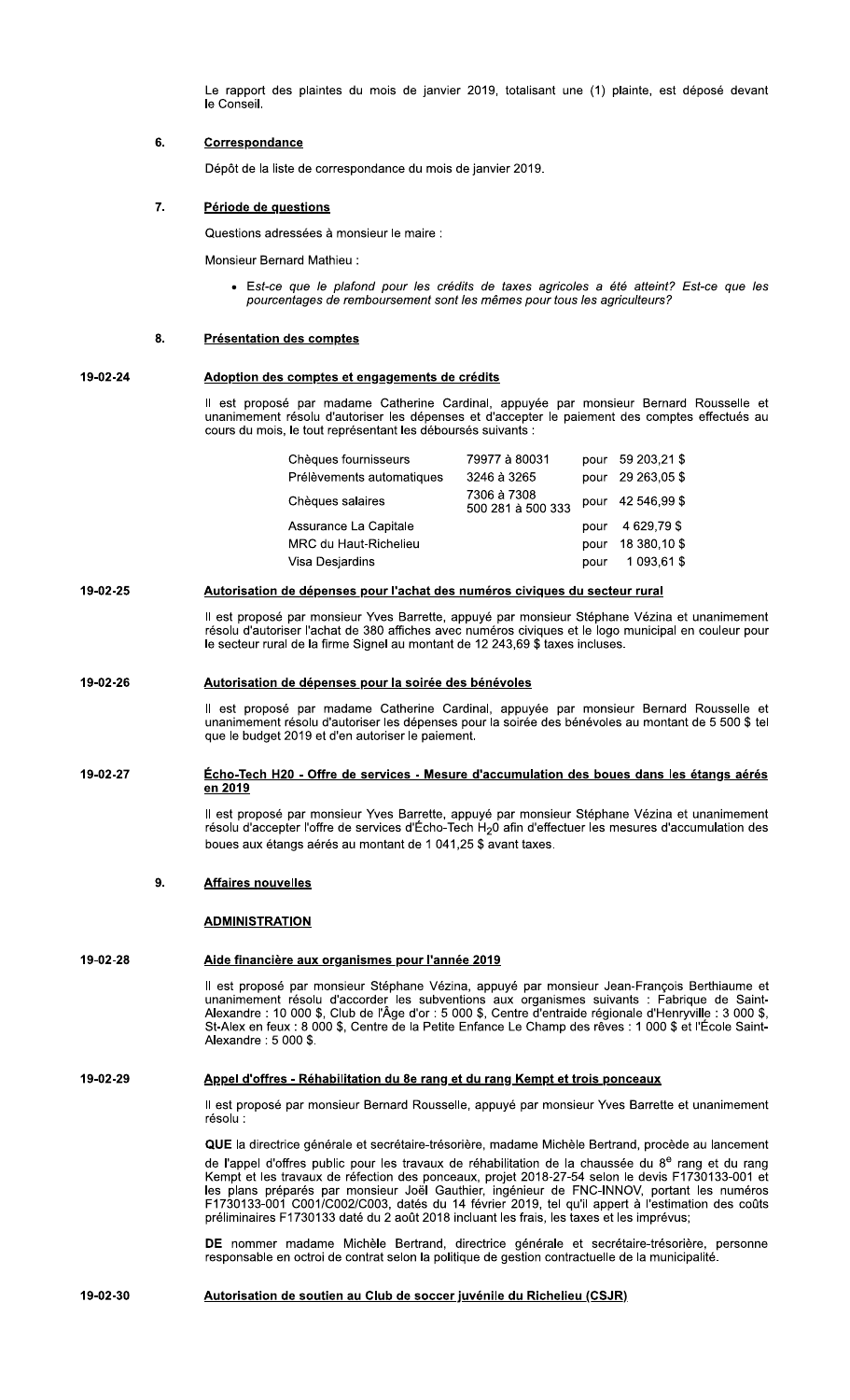CONSIDERANI G **CONSIDÉRANT QUE** la municipalité désire assurer un soutien à l'organisme du Club de soccer<br>juvénile du Richelieu (CSJR);<br>**EN CONSÉQUENCE**, il est proposé par madame Catherine Cardinal, appuyée par monsieur Jean-<br>François **EN CONSEQUENCE**, Il est propose par madame Catherine Cardinal, appuyee par monsieur Jean-**CONSIDÉRANT QUE** la municipalité désire assurer un soutien à l'organisme du Club de soccer<br>juvénile du Richelieu (CSJR);<br>**EN CONSÉQUENCE**, il est proposé par madame Catherine Cardinal, appuyée par monsieur Jean-<br>François NE avis de motion, qu'il sera adopte, a une seance subsequente, le Regiement no. 19-343 modifiant le Règlement 14-269 afin d'inclure au programme les bâtiments commerciaux; DÉPOSE le projet de règlement intitulé " Règlement no. 19-343 afin d'inclure au programme les bâtiments commerciaux ". Avis et depot<br>
d'inclure au programme le<br>
Monsieur Yves Barrette, con<br>
DONNE avis de motion, q<br>
modifiant le Règlement 14-2<br>
DÉPOSE le projet de règl<br>
bâtiments commerciaux ". Avis et dépôt depot <u>Avis de motion et depot au projet de Regiement no. 19-343 modifiant le Regiement 14-269 afin</u> <u>a inclure au programme les batiments commerciaux</u> Madame Catherine Cardinal, conseillère, par la présente : **DONNE** avis de motion, qu'il sera adopte, a une seance subsequente, le Regiement numero 19-344 decretant une depense de  $/82$  000 \$ et un emprunt de 586 500 \$ concernant les travaux de réhabilitation de la chaussée du 8e rang et d'une partie du rang kempt, tronçons 13-1, 1-9 et 1-10 et les travaux de réfection des ponceaux #150, #501 et #502 du PIIRL à Saint-Alexandre; DÉPOSE le projet de Règlement intitulé " Règlement numéro 19-344 décrétant une dépense de 782<br>000 \$ et un emprunt de 586 500 \$concernant les travaux de réhabilitation de la chaussée du 8e rang et d'une partie du rang kempt, tronçons 13-1, 1-9 et 1-10 et les travaux de réfection des ponceaux #150, #501 et #502 du PIIRL à Saint-Alexandre ". Avis et d depot <u>Avis de motion et depot du projet de Regiement d'emprunt 19-344 concernant les travaux de</u> <u>rehabilitation du 8e rang et du rang Kempt et les travaux de refection de trois (3) ponceaux</u> Monsieur Bernard Rousselle, conseiller, par la présente : **DONNE** avis de motion, qu'il sera adopte, a une seance subsequente, le Regiement no. 19-345 relatif aux modalités de publication des avis publics de la municipalité de Saint-Alexandre; DÉPOSE le projet de Règlement intitulé " Règlement no. 19-345 relatif aux modalités de publication des avis publication Avis et depot<br>
avis publics de la municipalité de Saint-Alexandre<br>
Monsieur Bernard Rousselle, conseiller, par la présente :<br>
DONNE avis de motion, qu'il sera adopté, à une séance subséquente, le Règlement no. 19-345 relat Avis et dépôt <u>avis publics de la municipalite de Saint-Alexandre</u> ii est propose par monsieur Stephane Vezina, appuye par monsieur Florent Raymond et unanimement resolu de mandater le comité Environnement afin d'étudier le dossier sur la Mandat au comite Environnement - Dossier recuperation du ver<br>Il est proposé par monsieur Stéphane Vézina, appuyé par<br>unanimement résolu de mandater le comité Environnement a<br>récupération du verre et de faire ses recommanda <u>au comite Environnement - Dossier recuperation du verre</u> Il est proposé par monsieur Florent Raymond, appuyé par monsieur Bernard Rousselle et unanimement résolu de radier les comptes de taxes appartenant à des personnes décédées ou inconnues pour les numéros de compte suivants : **Matricule Montant**<br>3310 57 3245 2.43 \$  $3310\,57\,3245$  2,43 \$<br> $3311\,05\,0040$  45,53 \$ 3311 05 0040 0 3411 10 6746 4,84 \$<br>3411 11 5661 1.45 \$ 02 3371 15661<br>3511 02 3371 15,50 \$ 3511 02 3371 3606 62 1900 34,88 \$<br>3705 14 4627 64,43 \$ 3705 14 4627  $\overline{A}$  $\overline{C}$  $\overline{D}$  $\overline{D}$  $\overline{D}$  $\overline{D}$  $\overline{D}$  $\overline{D}$  $\overline{D}$  $\overline{D}$  $\overline{D}$ <u>Radiation des comptes de taxes pour l'année 2019</u> <u>SERVICE DE SECURITE INCENDIE</u> CONSIDERANI ( génération de la MRC du Haut-Richelieu est entré en vigueur le 23 février 2018; **CONSIDERANT QUE** chaque municipalite doit produire un rapport annuel d'activites, tel que prescrit par l'article 35 de la Loi sur la sécurité incendie; SONSIDÉRANT QUE chaque municipalité doit produire un rapport annuel d'activités, tel que prescrit<br>par l'article 35 de la Loi sur la sécurité incendie;<br>CONSIDÉRANT QUE le ministère de la Sécurité publique a autorisé la réal <u>Rapport annuel d'activites - Schema de couverture de risques en securite incendie (SCRI) An 1</u>

**CONSIDERANT QUE** le ministere de la Securite publique a autorise la realisation du rapport annuel d'activités selon la période du 1<sup>er</sup> janvier au 31 décembre ;

CONSIDERANI Q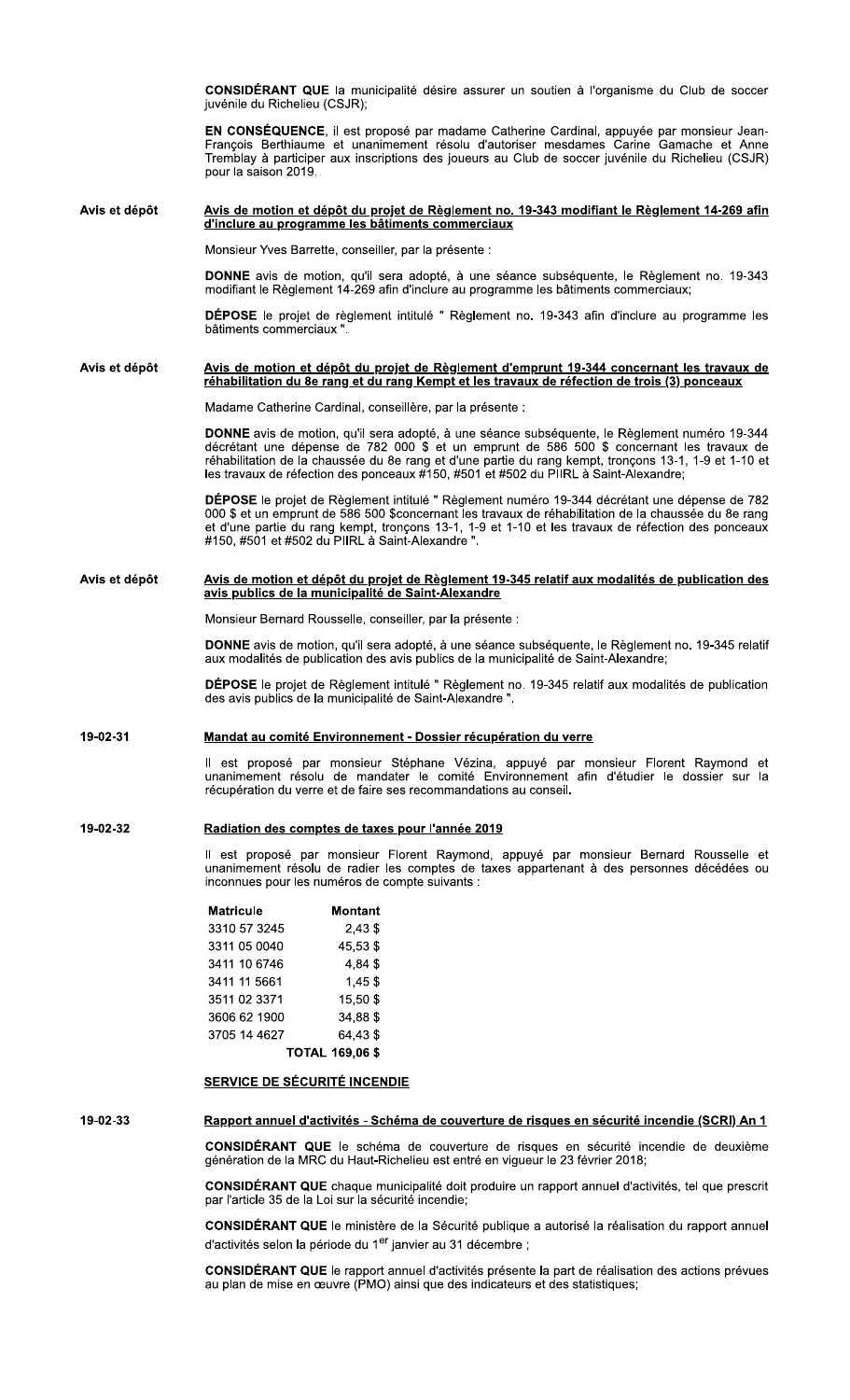CONSIDÉRANT QUE le rapport annuel d'activités de l'an 1, couvrant la période du 1<sup>er</sup> janvier au 31 décembre 2018, a été complété par le directeur du service de sécurité incendie de la municipalité de Saint-Alexandre;

CONSIDÉRANT QUE les membres du conseil de la municipalité de Saint-Alexandre ont pris connaissance dudit rapport;

EN CONSÉQUENCE, il est proposé par monsieur Bernard Rousselle, appuyé par monsieur Stéphane Vézina et unanimement résolu

QUE la municipalité de Saint-Alexandre adopte le rapport annuel d'activités de l'An 1, en lien avec le Schéma de couverture de risques en sécurité incendie de deuxième génération et autorise sa transmission à la MRC du Haut-Richelieu;

QUE la MRC du Haut-Richelieu consolidera l'ensemble des rapports annuels d'activités des municipalités de la MRC et le transmettra par la suite au ministère de la Sécurité publique.

#### 19-02-34 Vérification mécanique des véhicules d'urgence

Il est proposé par madame Catherine Cardinal, appuyée par monsieur Jean-François Berthiaume et unanimement résolu d'autoriser la vérification mécanique des trois (3) véhicules d'urgence incendie qui sera effectuée par Les véhicule du directeur du Service incendie qui seront effectuées par le Garage Cadieux avant le 28 février 2019.

# **SÉCURITÉ CIVILE**

## 19-02-35 Renouvellement de l'entente - Services aux sinistrés entre la municipalité et la Société de la **Croix-Rouge Canadienne**

Il est proposé par monsieur Yves Barrette, appuyé par monsieur Bernard Rousselle et unanimement résolu de renouveler l'entente de services aux sinistrés avec la Société de la Croix-Rouge Canadienne, division Québec pour une période d'un an (2019-2020) au montant de 429,25 \$.

# **URBANISME**

#### 19-02-36 Nomination d'une secrétaire au comité consultatif d'urbanisme

Il est proposé par monsieur Jean-François Berthiaume et appuyé par monsieur Stéphane Vézina et unanimement résolu de nommer madame Carine Gamache, secrétaire du comité consultatif d'urbanisme.

#### 10. Deuxième période de questions

Questions adressées à monsieur le maire :

Monsieur Bernard Mathieu

· Informe le conseil qu'il a été maire en Suisse et que la récupération du verre fut un échec en 1995.

#### $11.$ **Divers**

#### 19-02-37  $12<sub>1</sub>$ Levée de la séance

Il est proposé par madame Catherine Cardinal et unanimement résolu que l'ordre du jour étant épuisé, la séance soit levée à 21 h 38.

# Certificats de crédits

La directrice générale et secrétaire-trésorière certifie que des crédits sont disponibles pour les dépenses autorisées à la présence séance.

**Luc Mercier** Maire